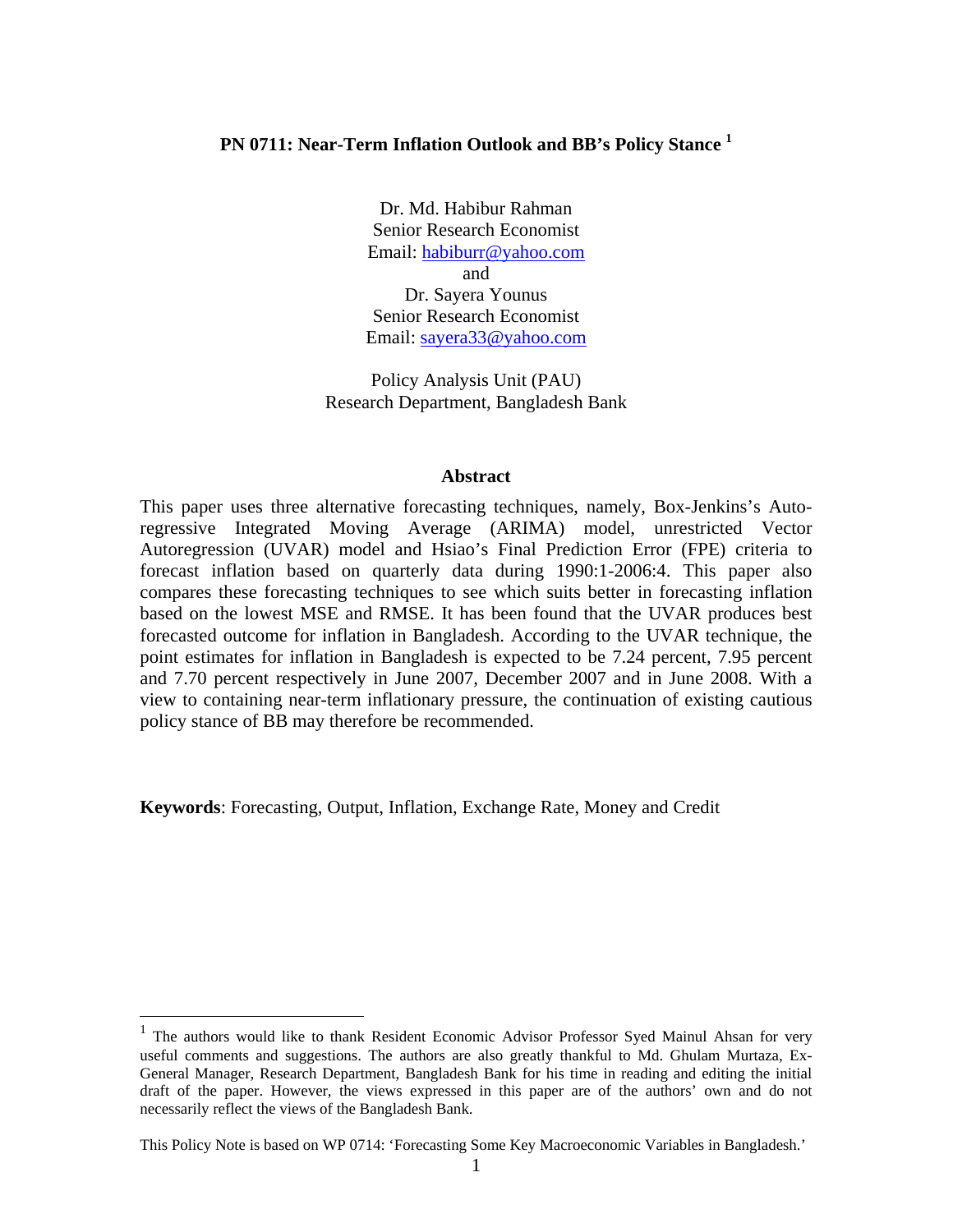## **Near-Term Inflation Outlook and BB's Policy Stance**

## **1. Introduction**

With a view to maintaining intended rate of future inflation within the desired limits, the monetary authority of Bangladesh programs the required rate of money supply growth for a given real output growth. Current levels of inflation, however, which are themselves the result of past policies, provide insufficient information to the policy makers. As a result, policy makers need some estimation of future inflation to conduct monetary policy in an effective manner. However, the practice of forecasting inflation in Bangladesh is 'ad hoc' in nature and is not based on any fundamental macroeconomic model. Forecasting inflation based on a number of sophisticated econometric models that link future and current macroeconomic developments can play a crucial role in providing some guidelines for the existing practice of forecasting in Bangladesh. Given the importance of forecasting inflation in Bangladesh, the current paper attempts to use quite a few forecasting models to forecast inflation along with some other macroeconomic variables in Bangladesh. This paper also makes a comparison of these forecasting techniques to see which suits better in forecasting inflation in Bangladesh.

## **2. Model Variables and Methodology**

Quarterly data during 1990:Q1–2006:Q4 on narrow money, broad money, total domestic credit (private plus public) and domestic credit to the private sector from the banking system, consumer price index, exchange rate and industrial production index or real GDP for Bangladesh have been used in the study. Depending on the various alternative combinations of the selected variables four different models have been used in forecasting inflation. The four alternative models are as follows:

Model 1: Narrow money (m1), exchange rate (er), consumer price index (cpi) and industrial production index (ipi) or real GDP (y).

Model 2: Broad money (m2), exchange rate (er), consumer price index (cpi) and industrial production index (ipi) or real GDP (y).

Model 3: Private sector credit (pc), exchange rate (er), consumer price index (cpi) and industrial production index (ipi) or real GDP (y).

Model 4: Domestic credit (dc), exchange rate (er), consumer price index (cpi) and industrial production index (ipi) or real GDP (y).

The literature on forecasting technique is one of the fastest growing areas in econometrics in terms of both volume and sophistication. Among the broad spectrum of forecasting techniques, the current study uses three techniques, such as Box-Jenkins's ARIMA model, Unrestricted Vector Autoregressions (UVARs) model and Hsiao's Final Prediction Error (FPE) criteria to forecast inflation in Bangladesh.

## **3. Empirical Results**

The forecasting models, as described above, require all variables to be identified properly so that all the residuals are white noise. A series of unit root tests, such as Augmented Dickey-Fuller (DF 1981), Phillips-Perron (PP 1988) and Kwiatkowski-Phillips-Schmidt-Shin (KPSS 1992) are used to determine the order of integration (*d*) for each series. In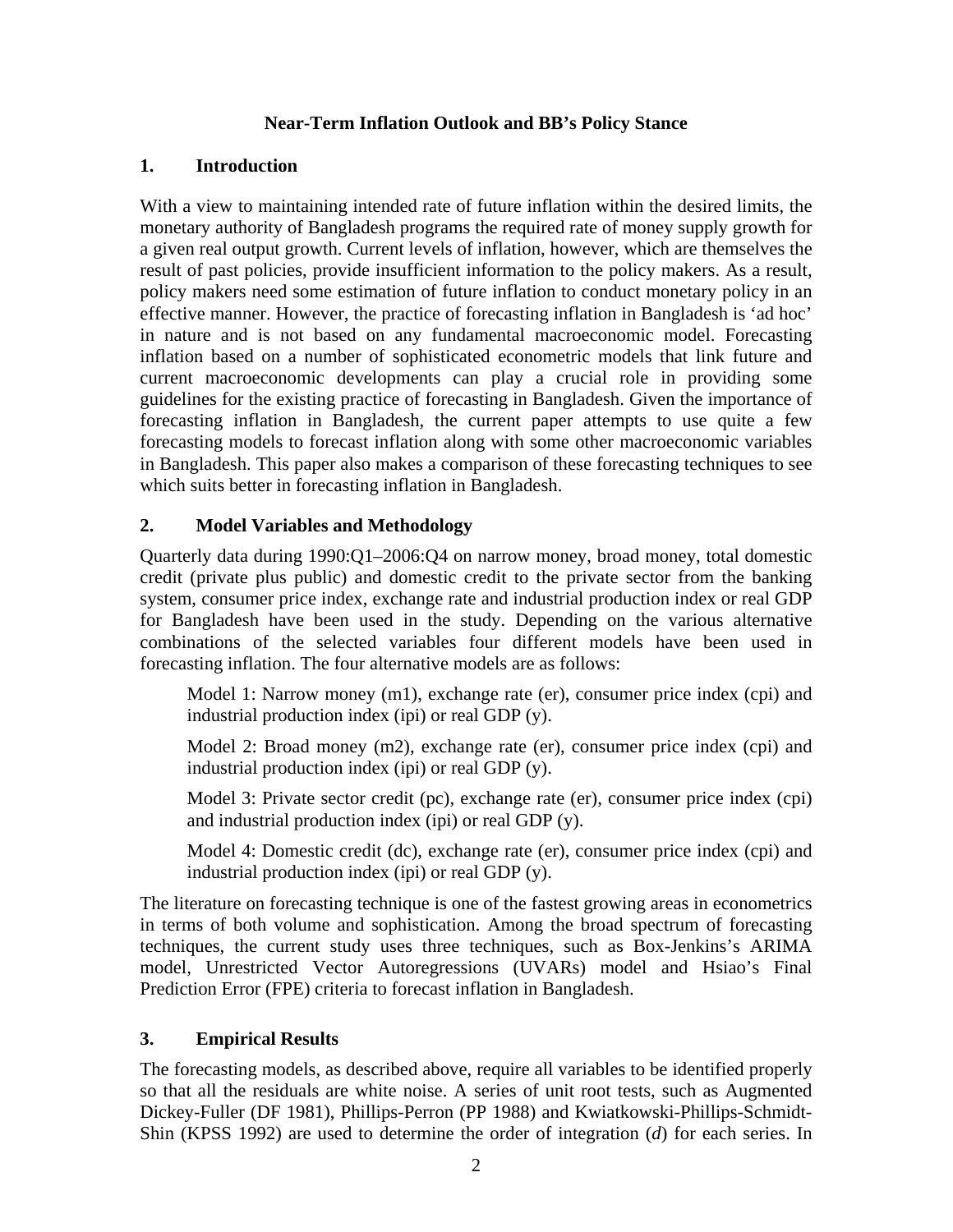order to decide the autoregressive parameters (*p*) and moving average parameters (*q*), autocorrelation and partial autocorrelation functions are used. The lag lengths of the unrestricted VARs are decided based on Schwarz Information Criterion (SIC) criteria that are sufficient to make all residuals white noise. The identification results of each variable are reported in Table-1.

| <b>Name of the Variable</b><br>(all in natural logarithmic form) | <b>Identified as ARIMA</b> $(p, d, q)$ |  |  |  |  |  |
|------------------------------------------------------------------|----------------------------------------|--|--|--|--|--|
| 1. Narrow money (lm1)                                            | $lm1 = ARIMA(4,1,1)$                   |  |  |  |  |  |
| 2. Broad money (lm2)                                             | $Im2 = ARIMA(1,1,0)$                   |  |  |  |  |  |
| 3. Domestic credit to the private sector (lpc)                   | $lpc = ARIMA(1,1,1)$                   |  |  |  |  |  |
| 4. Total domestic credit (private plus public) (ldc)             | $ldc = ARIMA(1,1,1)$                   |  |  |  |  |  |
| 5. Exchange rate (ler)                                           | $ler = ARIMA(1,1,0)$                   |  |  |  |  |  |
| 6. Consumer price index (lcpi)                                   | $lcpi = ARIMA(6,1,0)$                  |  |  |  |  |  |
| 7. Industrial production index (lipi)                            | $lipi = ARIMA(3,1,0)$                  |  |  |  |  |  |
| Real GDP (ly)<br>8.                                              | $ly = ARIMA(3,1,3)$                    |  |  |  |  |  |

**Table 1 The Results of Identification** 

The Time Series Forecasting System (TSFS) provides a variety of tools for identifying potential forecasting models and for choosing the best fitting model. As a standard practice, in making the forecasting outcomes comparable among the various techniques, mean square error (MSE) as well as root mean square error (RMSE) are used as model selection criteria to identify the best performing technique in forecasting inflation and some other macroeconomic variables in Bangladesh. As reported in Table 2, various forecasting techniques are assigned to forecast various variables based on the lowest MSE and RMSE. It has been observed that the FPE produces best outcome for narrow money, domestic credit, industrial production index and for real GDP growth. While BJ technique generates best outcome for broad money and private sector credit, UVAR model produces best outcome for exchange rate and inflation.

**Table 2 Best Technique Based on Minimum Means Square Error (MSE) and Root Means Square Error (RMSE) for All Variables** 

| <b>Name of the Variable</b><br>(all in natural logarithmic form) |                                         | <b>Selected Technique</b> | <b>Reported Minimum</b> |             |  |
|------------------------------------------------------------------|-----------------------------------------|---------------------------|-------------------------|-------------|--|
|                                                                  |                                         |                           | <b>MSE</b>              | <b>RMSE</b> |  |
|                                                                  | 1. Narrow money (lm1)                   | FPE with real GDP         | 0.0020                  | 0.0445      |  |
|                                                                  | 2. Broad money (lm2)                    | BJ                        | 0.0003                  | 0.0177      |  |
|                                                                  | 3. Domestic private sector credit (lpc) | BJ                        | 0.0006                  | 0.0251      |  |
|                                                                  | 4. Total domestic credit (ldc)          | FPE with real GDP         | 0.0001                  | 0.0081      |  |
|                                                                  | 5. Exchange rate (ler)                  | <b>UVAR</b> with real GDP | 0.0003                  | 0.0172      |  |
|                                                                  | 6. Consumer price index (lcpi)          | <b>UVAR</b> with real GDP | 0.0001                  | 0.0102      |  |
|                                                                  | 7. Industrial production index (lipi)   | FPE with IPI              | 0.0027                  | 0.0517      |  |
| 8.                                                               | Real GDP (ly)                           | FPE with real GDP         | 0.0001                  | 0.0010      |  |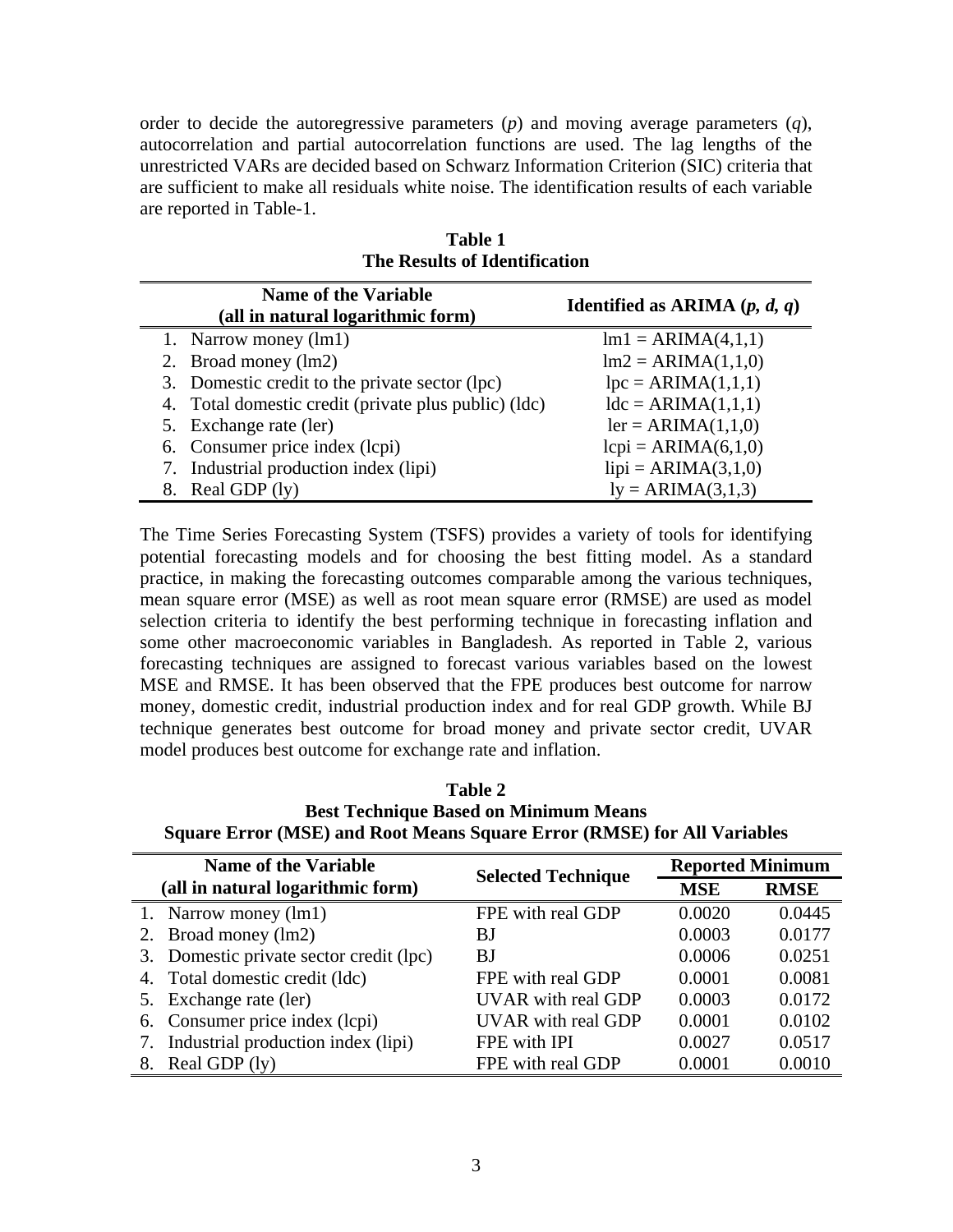It is worthwhile to discuss briefly the recent development of the selected macroeconomic variables before presenting the forecasted outcome. The uncertain political environment and the accompanying transport and other logistical disruptions during the first half of FY07 impacted on the overall economic activities. Given the lower-than-expected production in agriculture and normal growth in industry and services sectors, the overall output growth is likely be close to the bottom of the range of the earlier prediction of 6.6- 7.1 percent by the PAU in FY07 as against 6.7 percent growth in FY06.<sup>2</sup> Monetary and price developments early in FY06 as well as pressure in the foreign exchange market in the latter half of FY06 prompted BB to continue with the tightening bias which had started in Q2 of FY05. Despite the cautious monetary policy stance, narrow money, broad money, total domestic credit and private sector credit registered an increase of 22 percent, 19.9 percent, 18.7 percent and 17.3 percent respectively in February 2007 over February 2006. Due to some supply side bottlenecks, recent adjustment in the oil prices and price hike in the international commodity market the rate of inflation on point to point basis increased to 7.28 percent in February from 5.94 percent in January 2007 reflecting an increase of 12 basis points in the annual average inflation (6.84 percent February 2007 from 6.72 percent in January 2007) during the period. In the backdrop of a healthy inflow of workers' remittances and exports earnings the exchange rate of Taka per US dollar declined to Tk. 68.81 at the end of March 2007 from Tk. 69.67 at the end of June 2006 indicating about 1.25 percent appreciation of Taka during the period.

Having considered all of the forecasting outcomes, it may noteworthy to mention that Hsiao's Final Prediction Error (FPE) Criteria is the best technique followed by Box-Jenkins's ARIMA model (BJ) and unrestricted VAR model in forecasting selected macroeconomic variables in Bangladesh. Based on the best outcome of all of the three forecasting techniques an attempt has been made to forecast inflation & exchange rate as well as annualized growth in real output, M1, M2, private sector credit, total domestic credit and industrial production index for FY07-FY08. Forecasted points estimates by making necessary adjustments based on the latest available information for the selected macroeconomic variables are reported in Table 3.

# **4. Near-Term Outlook**

 $\overline{a}$ 

The growth momentum evidenced over the last several years is expected to continue during FY07-FY08. While agricultural growth is expected to be slower, available data for manufacturing production and service sector indicators including financial, telecommunication, computer and internet, education and health care segments all point to robust overall growth for the economy in FY07. The sectoral output projections carried out in the latest *Monetary Policy Review* (Bangladesh Bank, October 2006) lead to an estimated GDP growth of 6.6 to 7.1 percent for FY07. In view of the slower growth of agriculture and a more modest decline in manufacturing, the overall real output growth for FY07 is predicted to be close to 6.5 percent, the bottom of the range predicted earlier. Overall GDP growth forecast for FY08, however, is expected to regain its momentum and expected grow at about 7.0 percent per annum. The industrial production index, on the other hand, is expected to grow at 12.48 percent, 11.76 percent and 11.92 percent respectively in June 2007, December 2007 and June 2008 as against actual growth of 15.70 percent in June 2006.

 $^{2}$  A 6.5 percent GDP growth for FY07 is also predicted by the BBS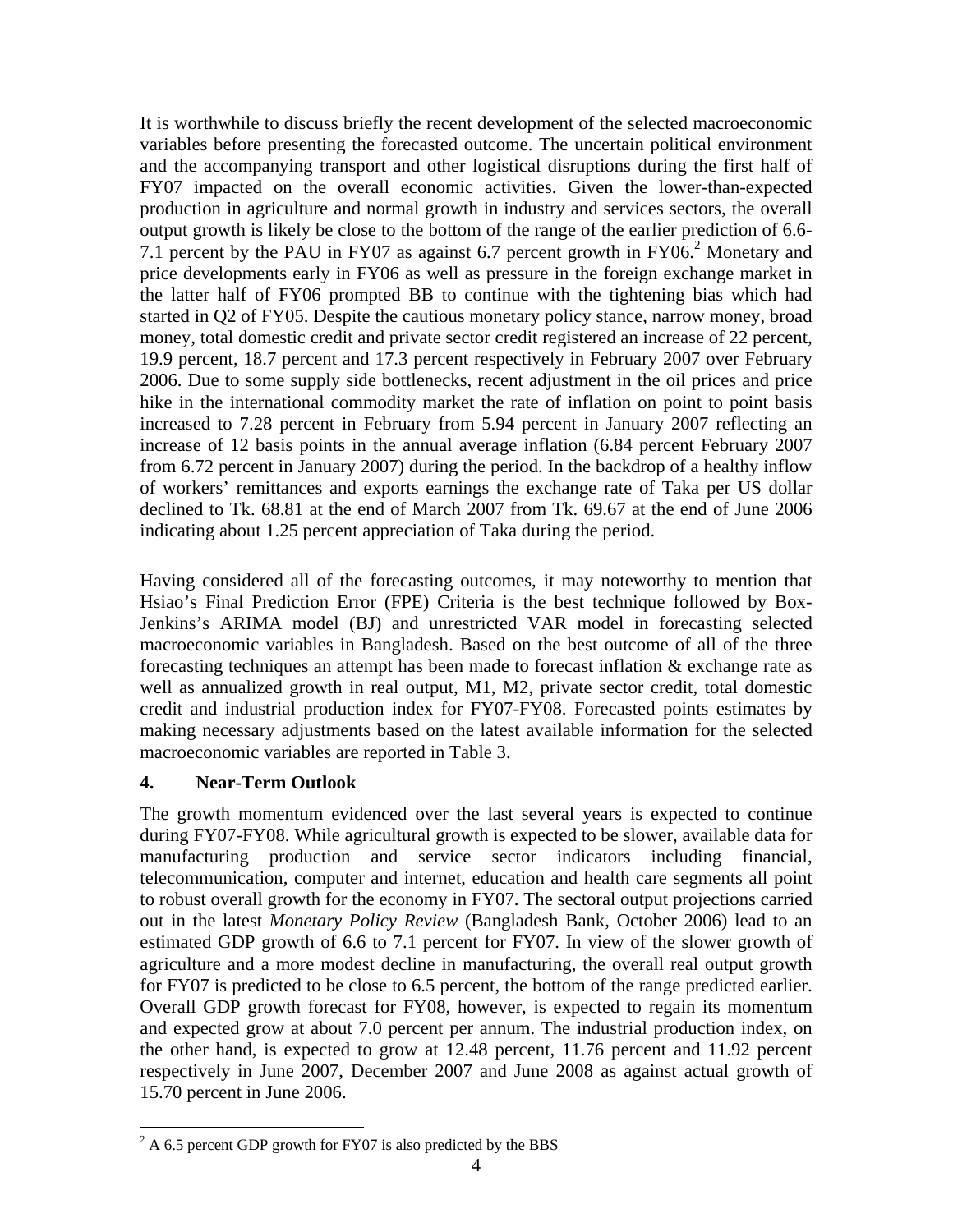#### **Table 3**

|                                | <b>Selected Technique</b> | <b>Actual</b> |                            |              | <b>Forecast</b> |  |
|--------------------------------|---------------------------|---------------|----------------------------|--------------|-----------------|--|
| <b>Name of the Variable</b>    |                           | <b>FY06</b>   | <b>FY07</b><br><b>FY08</b> |              |                 |  |
|                                |                           | Q4            | Q <sub>4</sub>             | $\mathbf{Q}$ | Q4              |  |
| 1. Real GDP Growth             | FPE with real GDP         | 6.70          | 6.50                       |              | 7.00            |  |
| 2. Exchange rate               | UVAR with real GDP        | 69.67         | 69.90                      | 72.14        | 74.26           |  |
| 3. Inflation                   | <b>UVAR</b> with real GDP | 7.54          | 7.24                       | 7.95         | 7.70            |  |
| Annual Growth (in percent):    |                           |               |                            |              |                 |  |
| 4. Narrow money (m1)           | <b>FPE</b>                | 21.32         | 16.62                      | 17.98        | 19.33           |  |
| 5. Broad money (m2)            | BJ                        | 19.51         | 17.82                      | 17.82        | 17.82           |  |
| 6. Private sector credit       | BJ                        | 18.27         | 16.11                      | 16.11        | 16.11           |  |
| 7. Domestic credit             | FPE with real GDP         | 20.45         | 16.79                      | 16.77        | 17.06           |  |
| 8. Industrial production index | FPE with IPI              | 15.70         | 12.48                      | 11.76        | 11.92           |  |

## **Forecasted Point Estimates under Various Techniques Based on Minimum MSE and RMSE**

*Notes*

1. *All the point estimates are of end-of-period and adjusted based on the deviation from the last available actual data except real GDP growth.* 

2. *The forecasted outcome as reported in the above table is a baseline scenario which is produced by various forecasting models given the fact that the tight monetary policy stance during FY05-FY06 will continue and there would be no policy changes in near future.*

3. *All of the above figures are generated through RATS Programming. Please consult RATS 'Programming Manual, 2003' by Walter Enders for more details.*



Because of the recent energy price adjustment, supply side bottlenecks and international commodity price hike the issue of projected inflation in Bangladesh for FY07 and FY08 is passing under active debate. The forecasted outcome for inflation of the current study indicate that the rate of inflation will be about 7.24 percent, 7.95 percent and 7.70 percent respectively in June 2007, December 2007 and June 2008 as against 7.54 percent in June 2006 which are substantially higher than the predicted inflation as shown in the medium term macroeconomic framework (Ministry of Finance, 2007). The predicted exchange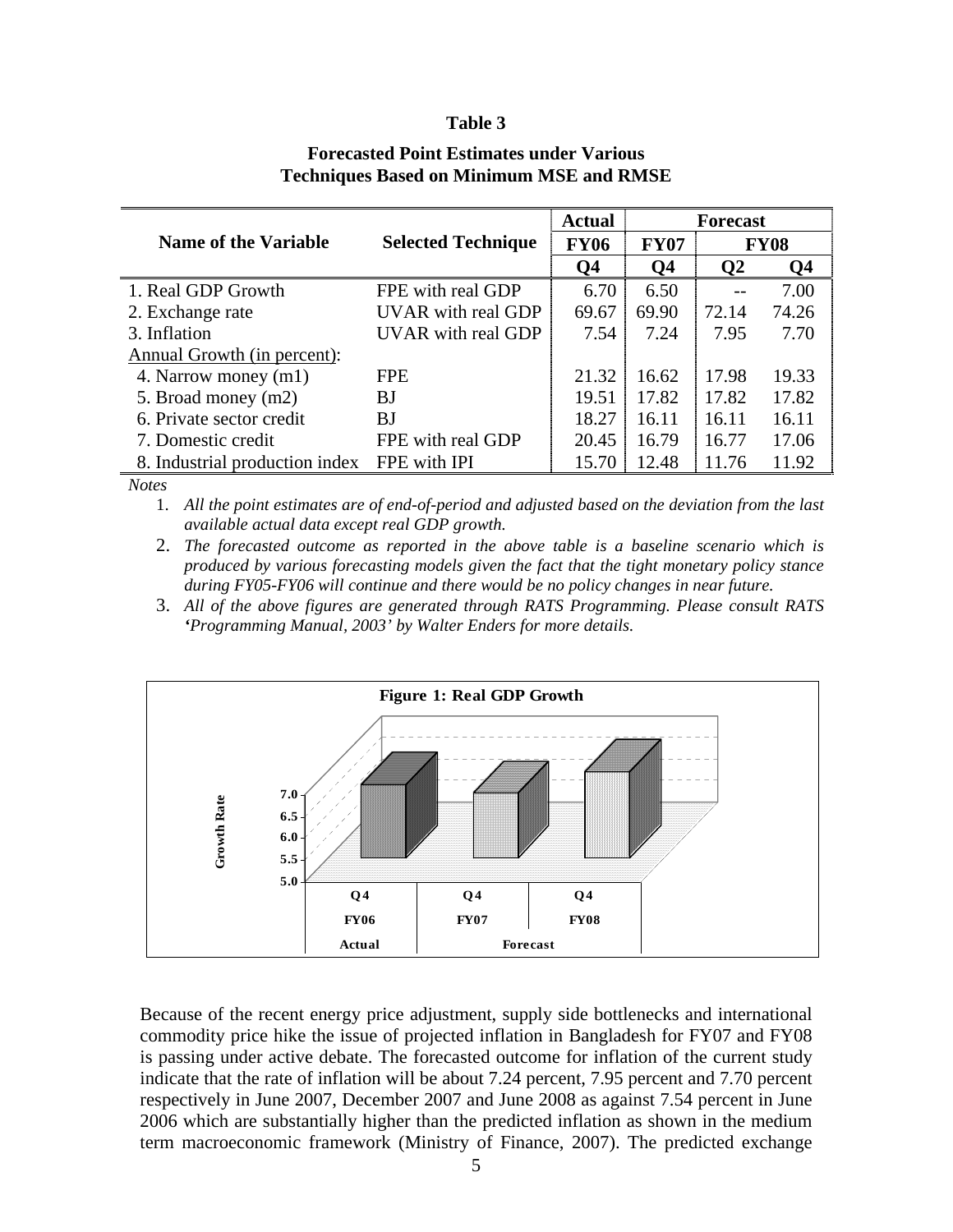rate, on the other hand, will experience a depreciating pressure during forecast horizon (FY07-08) as the Taka-dollar exchange rates appear to be Taka 69.90 in June 2007, Taka 72.14 in December 2007 and Taka 74.26 percent in June 2008 respectively indicating about 6.2 percent depreciation over June 2006-June 2008.



Monetary policy pursued by the BB aims at supporting the highest sustainable output growth while maintaining price stability, adjusting smoothly to the internal and external shocks faced by the economy from time to time. Repo, reverse repo rates, among others, are the routinely employed policy instruments for influencing financial and real sector prices towards the targeted path for inflation. Cash Reserve Ratio (CRR) and Statutory Liquidity Ratio (SLR) for banks are less frequently used instruments that directly influence available volumes of credit. Annual monetary programs based on the projected real GDP growth and targeted inflation rate employ Reserve Money (RM) and Broad Money (M2) as intermediate targets, while also tracking other asset and liability side subaggregates. On year-on-year basis, disbursements of total domestic credit as well as credit to private sector from the banking system also registered an increase of around 20 percent which reflected high credit demand from the public as well as private sectors. Given the tightened policy stance of the monetary authority, narrow money, broad money, total domestic credit and credit to the private sector are projected to grow by 16.62 percent,

**FY06 FY07 FY08**

**Actual Forecast**